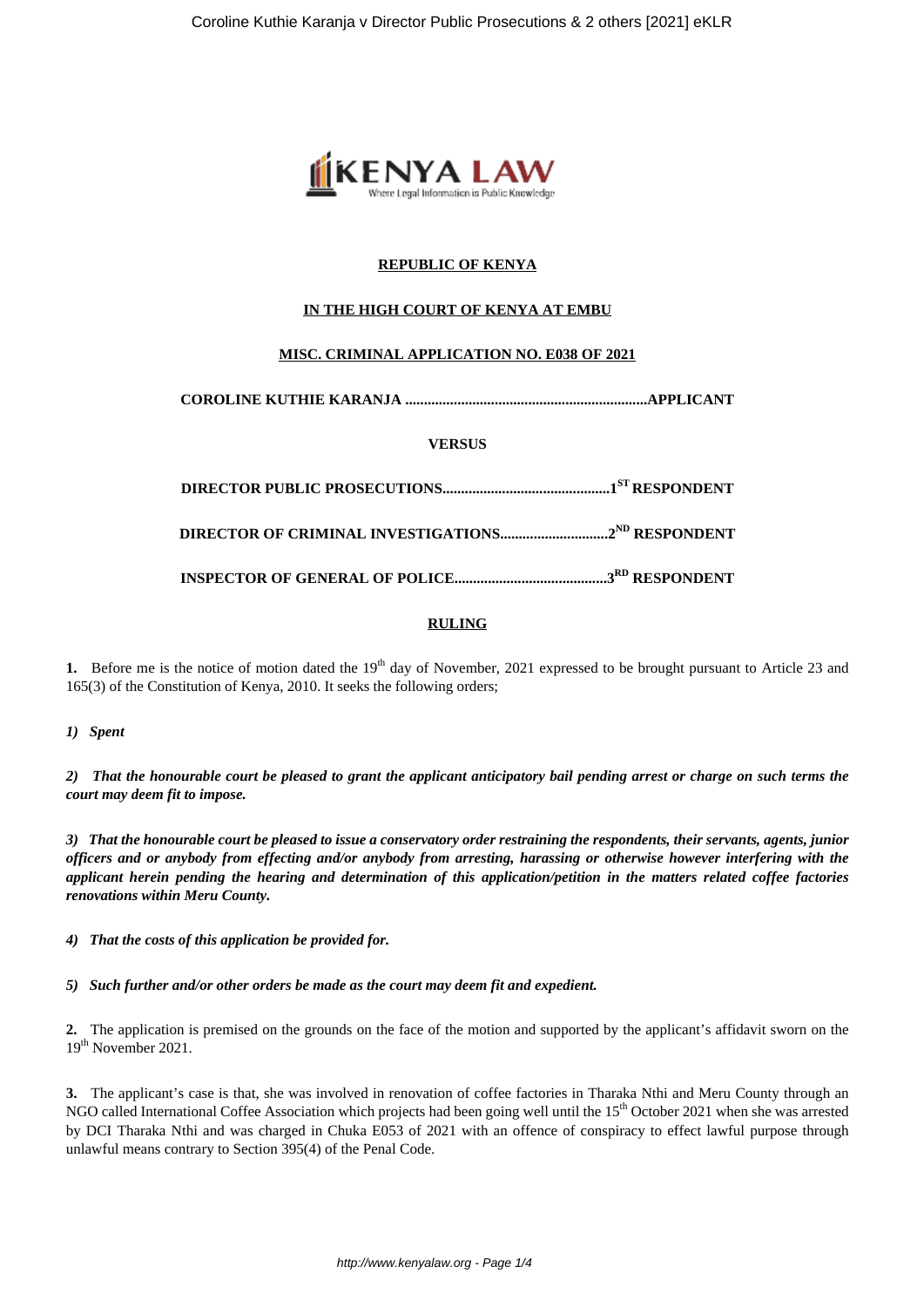**4.** That prior to her being charged, the DCI arrested her on Friday and declined to grant her bail to attend court despite the fact that she had voluntarily attended his office after being summoned by him.

**5.** That when she was presented before court, the DCI without justification sought (2 weeks) in order to conclude investigations but the court granted them 10 days. She further deposed that while in custody in Chuka, the DCI officers from Meru went to see her and indicated that once she is done with Chuka DCI would arrest her and seek from court at least 30 days to conclude investigations.

**6.** It is her contention that the offence being investigated in Tharaka Nthi was the same as the one in Meru County. The DCI ought to have questioned her and did whatever investigation they wanted to do while she was in custody at Chuka and that being one entity, the DCI ought to have carried out all the investigation simultaneously since they knew she was in custody.

**7.** She deposed that when she attended Chuka Court for mention of her case on the 15<sup>th</sup> November, 2021 she was informed that the same DCI officers from Meru were looking for her to arrest and detain her. She averred that she is agreeable to attend to their offices whenever she is summoned but they should not lock or detain her purporting to carry out investigations. That she is ready and willing to cooperate with the investigators but if they arrest and detain her they will unjustifiably infringe on her fundamental rights and freedom enshrined in the Constitution of Kenya, 2010.

**8.** Further that, she suffers from hypertension and if she is detained during this Covid-19 pandemic will put her health and her life at a greater risk of contracting the deadly virus. She states that she cannot abscond or jump anticipatory bail if the same is granted since she already have a court bond in Chuka Criminal Case No. E059 of 2021 which is pending in court. She is ready and willing to adhere to all the terms of the anticipatory bail which may be granted.

**9.** The 1<sup>st</sup> respondent filed a replying affidavit, sworn by Leah Mati, a Senior Prosecution Counsel, on the  $3<sup>rd</sup>$  day of December 2021 in which it opposes the applicant's application. The  $1<sup>st</sup>$  respondent noted that the applicant has not demonstrated how there is a serious breach of her fundamental rights by the respondents. That, prior to the institution of any charges against the applicant, investigations have to be carried out for the alleged offence(s) and therefore the application herein is pre-emptive because should the intended investigations culminate in an arrest, the same will be in a legal process in the Kenyan legal system and it does not in any way amount to infringement of the applicant's rights.

**10.** She deposes that the apprehension of the standard by the applicant does not meet the threshold of serious breach of her rights by the respondents as alleged or at all.

11. The 2<sup>nd</sup> and 3<sup>rd</sup> respondents did not file any response despite having been served with the application and the hearing notice, notifying them that the application was coming for hearing. They made no appearance in court.

**12.** The court has carefully considered the application and the affidavits both in support and in reply to the application. I have also considered the brief oral submissions that were made by counsel when the application came up for hearing.

13. I do note that the applicant seeks anticipatory bail and that the same is not opposed by the  $2<sup>nd</sup>$  and  $3<sup>rd</sup>$  respondents but that notwithstanding, this court has a duty to consider the merit of the application.

**14.** As rightly pointed out by Gikonyo, J., in the case of **Paul Ole Kuyana & Another Vs Director of Public Prosecution & 2 Others (Misc. Criminal Application No 2 of 2021),** anticipatory bail is a special relief in criminal cases and the core, character and the scope of anticipatory bail may be problematic requiring a careful stitching of the relief.

**15.** In Kenya, there are no specific provisions on anticipatory bail save for the constitutional provisions under the Bill of Rights.

**16.** The Constitution of Kenya 2010 provides for;

# *a) Bail of arrested person under Article 49(1)(h)*

# *b) Appropriate relief under Article 23(3) for breach of the Bill of Rights*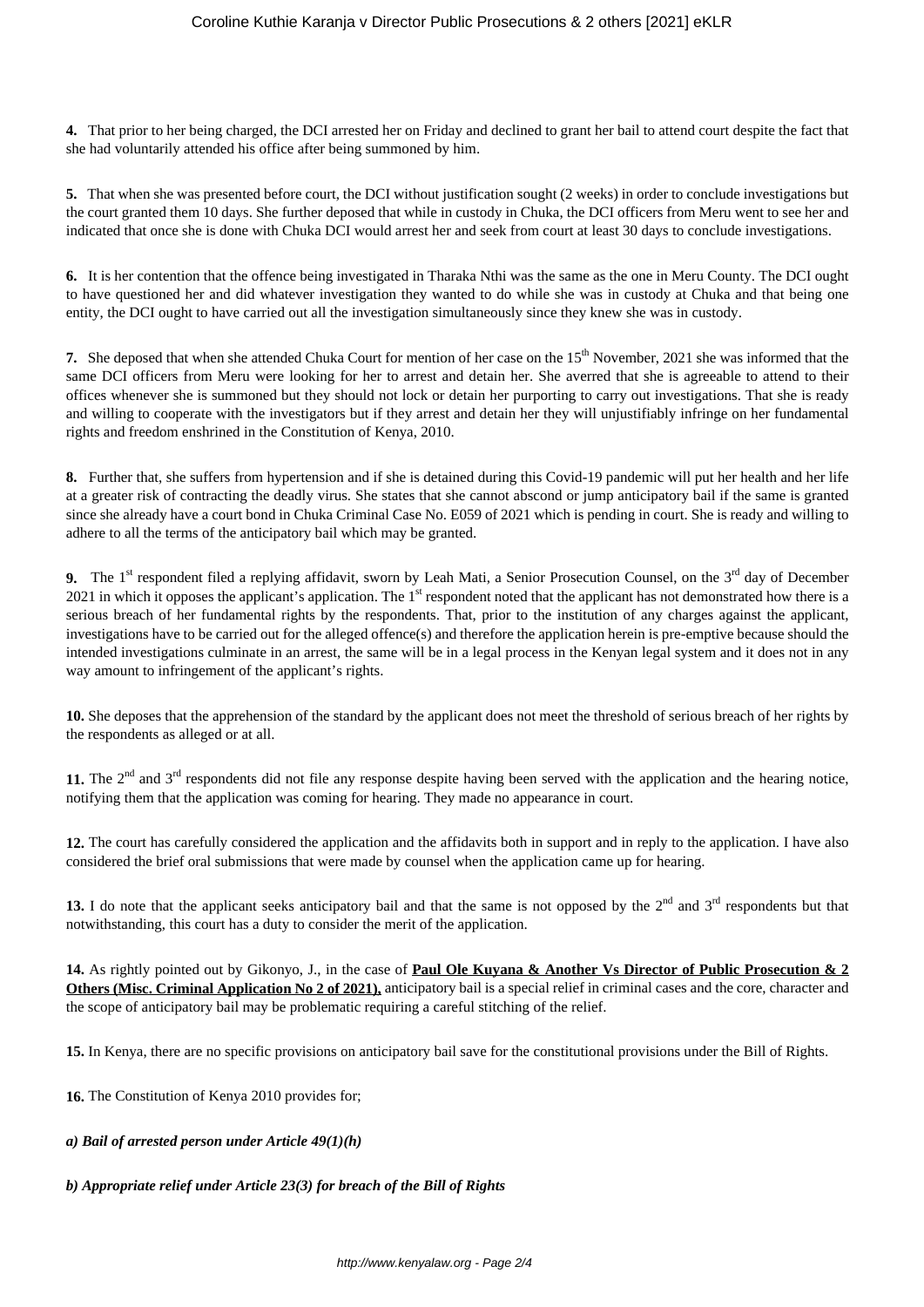**17.** In India a common law jurisdiction upon which our criminal procedure code is premised has a specific Section 438 on anticipatory bail which states as follows;

*(1) where any person has a reason to believe that he may be arrested on accusation of having committed a non bailable offence, he may apply to the High Court or to the court of session for a direction under this section that in the event of such arrest he shall be released on bail and the court may after taking into considerations, interalia the following factors namely;*

*1) The incident and gravity of the accusations*

*2) The antecedents of the applicants including the facts as to whether he has previously undergone imprisonment or conviction by a court in respect of any cognizable offence*

*3) The probability of the applicant to flee from justice and*

*4) Where the accusation has been made with the abject of injuring or humiliating the applicant by having him arrested, either reject the application forthwith or issue an interim order for grant of anticipatory bail.*

**18.** The Constitutional Court of India went further to consider the fundamental aspects of anticipatory bail to be of such importance and anchored on the right to life and liberty of a person.

**19.** As earlier stated, in Kenya, there are no specific provisions on anticipatory bail. However, where the remedy has been considered, the courts have applied the threshold for an application for violation or threatened violation of rights under Article 23 and 165(3) of the Constitution.

**20.** Under Article 29 of the Constitution, every person has the right to freedom and security of the person, which includes the right not to be - (a) deprived of freedom arbitrarily or without just cause.

**21.** The applicant herein contends that the officers of the 2<sup>nd</sup> respondent have been threatening to arrest her over the same offence that she was previously arrested for, and charged in Chuka court. She avers that there is no reason why the officers of the 2<sup>nd</sup> respondent did not investigate the offence at the same time when she was arrested earlier.

**22.** In her submissions, counsel for the 1<sup>st</sup> respondent stated that the applicant is being investigated for a different offence but the fact is not contained in her replying affidavit.

**23.** In dealing with an application of this nature, it is the constitutional duty of this court to go to the lengths and breadths of the constitution to protect the rights and fundamental freedoms of Kenyans where need be, but it should be alive to its obligation not to curtail the other organs of state from carrying out their constitutional mandate. It is a very delicate balance which this court is expected to carry out.

#### **24. Republic Vs Chief Magistrate Milimani & Another Exparte Tusker Mattresses Limited & 3 Others [2013] eKLR** states as follows;

*"However, before going to the merits of the instant application it is important to note that what is sought to be prohibited is the continuation of investigation other than a criminal trial. The court must in such circumstances take care not to trespass into the jurisdiction of the investigators or the court which may eventually be called upon to determine the issues hence the court ought not to make determinations which may affect the investigations or the yet to be conducted trial…., the High Court ought not to interfere with the investigative process conferred upon the police or the Director of Public Prosecutions unless cogent reasons are given for doing so."*

**25.** In the case of **Mandiki Luyeye Vs Republic [2015] eKLR,** the court held thus;